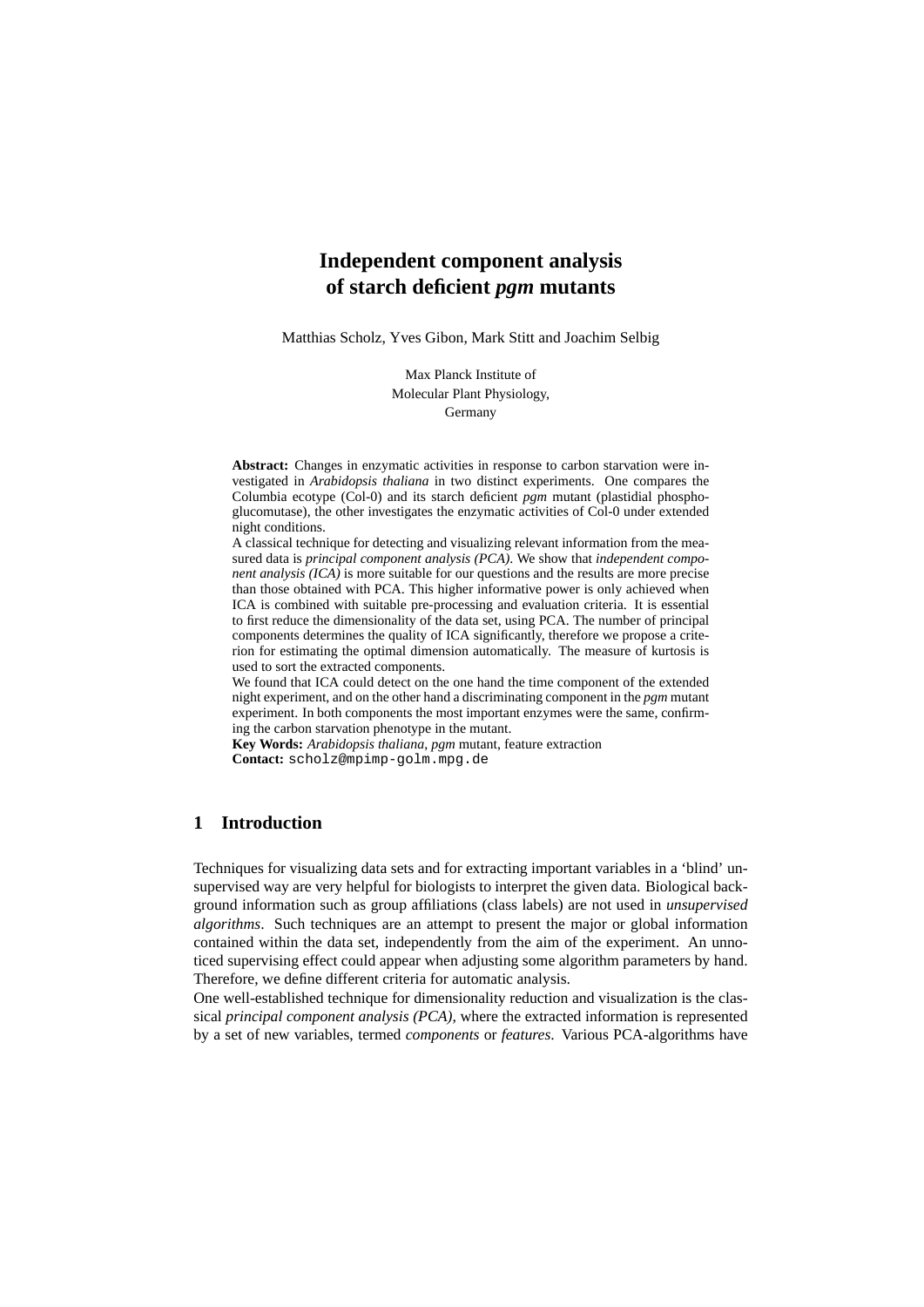

Figure 1: The proposed ICA procedure. First, the data set is reduced by PCA thereby maintaining all of the relevant variances. ICA is applied to this reduced data set and the extracted independent components are sorted by their kurtosis value.

#### been described in [DK96].

In the field of molecular biology, PCA has become a popular tool for visualizing data sets and for extracting relevant information [WCHB03, UWL $K^+03$ ]. However, PCA is only powerful if the biological question is related to the highest variance in the data set. Elsewhere, other techniques may be more helpful as shown in [GYHS03] and [JBGS03] for supervised techniques in combination with validation and pre-processing.

More general questions about the underlying data structure are better investigated by an unsupervised technique which would detect relevant components, independently from the background knowledge of the experiment. Such unsupervised concepts allow a better understanding of the molecular response in biological experiments. In addition to experimental characteristics, unexpected factors can also be detected.

Different techniques were developed to overcome the disadvantages of the original PCA. Several extensions of PCA are done in a nonlinear way, for example a nonlinear PCA [SV02] or locally linear embedding [RS00]. However, due to the limited number of samples in molecular data sets, linear alternatives might be more reliable. A very promising linear technique is *independent component analysis (ICA)*. In ICA an independence condition is optimized, which often gives more meaningful components than by optimizing only the variance, as is done by PCA. Because of this the components of ICA are termed *independent components (ICs)*, meaning that different ICs represent different non-overlapping information.

For applying ICA we assume that the observed data are conditioned by unknown fundamental factors, which are independent from each other. By searching for components as statistically independent as possible these required factors can be detected. These fundamental factors are often termed *sources* and the application field is called *blind source separation, BSS*.

The concept of independent component analysis was first proposed by Comon [Co94], with subsequent developments by Bell and Sejnowski [BS95]. One of the first motivations for ICA was sound signal separation. Currently ICA is becoming more important for biomedical applications. Here, applications on time series, such as EEG data  $[MWJ^+02]$  have to be distinguished from applications on rather static data like gene expression [Li02, MMSM02]. There exists a wide variety of methods for performing ICA. For time series ICA algorithms such as TDSEP [ZM98] have been developed, whereas algorithms such as FastICA [HO00] or [BW04] are more suitable for static data. Detailed descriptions about ICA are given in [HKO01] and in [CA02].

Although the dimensionality of the considered enzymatic data is not as high as that of many metabolite or gene expression data sets, we show that ICA gives optimal results only in conjunction with PCA as a pre-processing step.

ICA is able to extract as many ICs as the data set has dimensions (number of variables).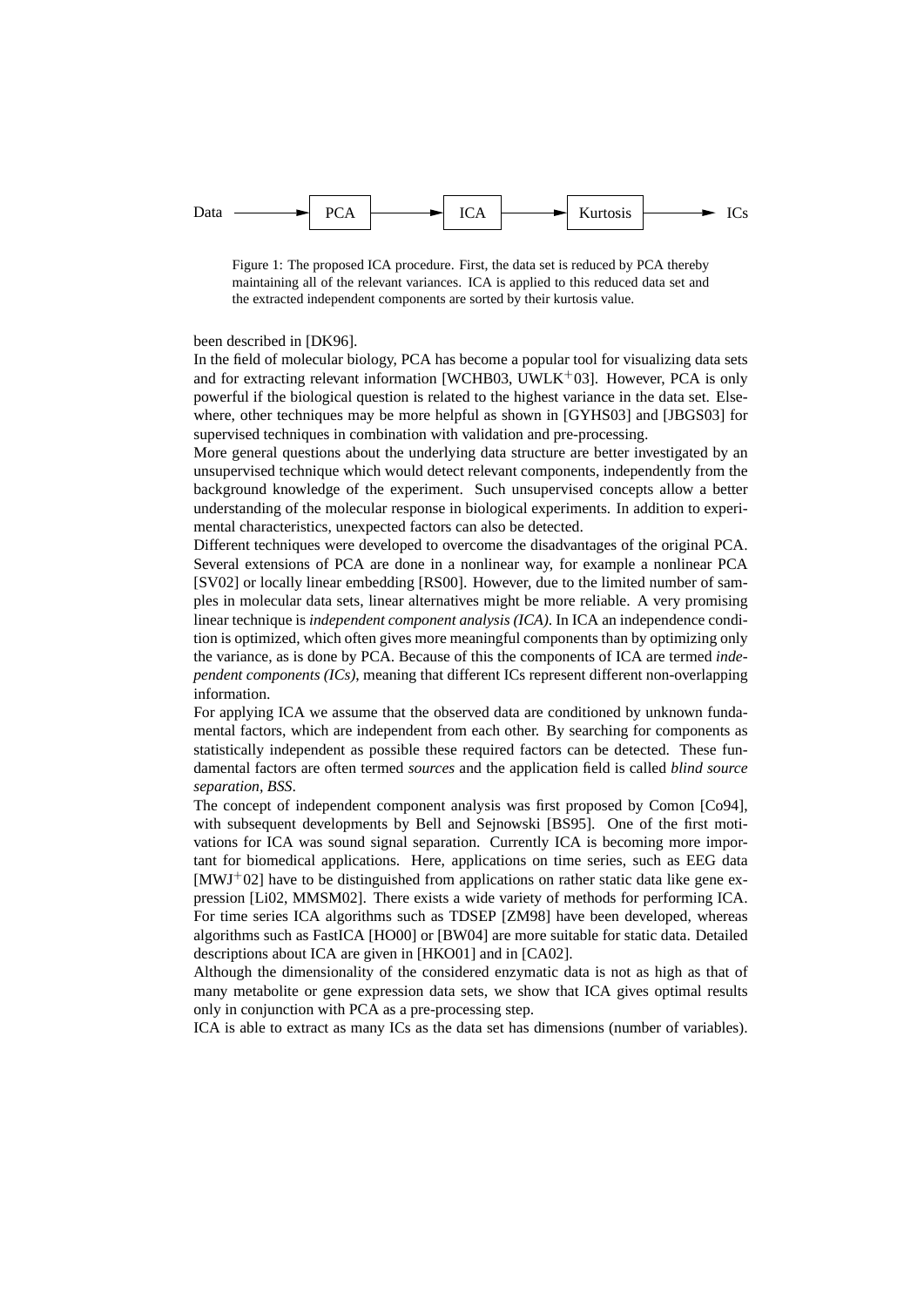

Figure 2: *Pgm* mutant experiment: ICA is compared to PCA. The *pgm* mutant and the wild type are marked differently. On the left, PCA gives already a good result. The first component (PC 1) discriminates the two groups. By applying ICA to the total data set, the result is worse than the result of PCA. However, by using PCA for pre-processing before applying ICA, a more strongly discriminating component can be extracted, as shown on the right.

For technical reasons the ICs have to be sorted. In [Li02], the ICs were sorted by a combination of a contrast function and a variance criterion. Here we capture first the relevant variances by PCA and then the ICs can be extracted and sorted without considering the variance. The kurtosis distribution measure is used for ranking the independent components. The proposed procedure is illustrated in Figure 1, see also  $[SGS^+04]$ 

We have established a set of microplate-based assays for 17 enzyme activities from various metabolic pathways in rosette leaves of *Arabidopsis thaliana* (Gibon et al., in preparation). We applied this first platform to compare the evolutions of transcript levels and the corresponding enzyme activities within a diurnal cycle in the wild type and in the starch less mutant *pgm*. We then determined these activities in plants submitted to an extended night, to investigate the response to carbon starvation and to complement results obtained at both transcript and metabolite level  $[TBG^+04]$ .

## **2 PCA – pre-processing**

With PCA a reduced data set with maximal variance is searched for. By applying PCA for visualization it is assumed that the most interesting information will be directly related to the highest variance in the data. The best projection or visualization is then given by the first two principal components (PCs) of highest variance. However, this is often a false assumption, and the relevant information is not related to the highest amount of variance, but can nevertheless be related to a significantly high level. Thus PCA can be used to reduce the high dimensionality of the data while maintaining the relevant variances. Such a pre-processing step can preserve all of the relevant information and reduces only the noise given by small variances.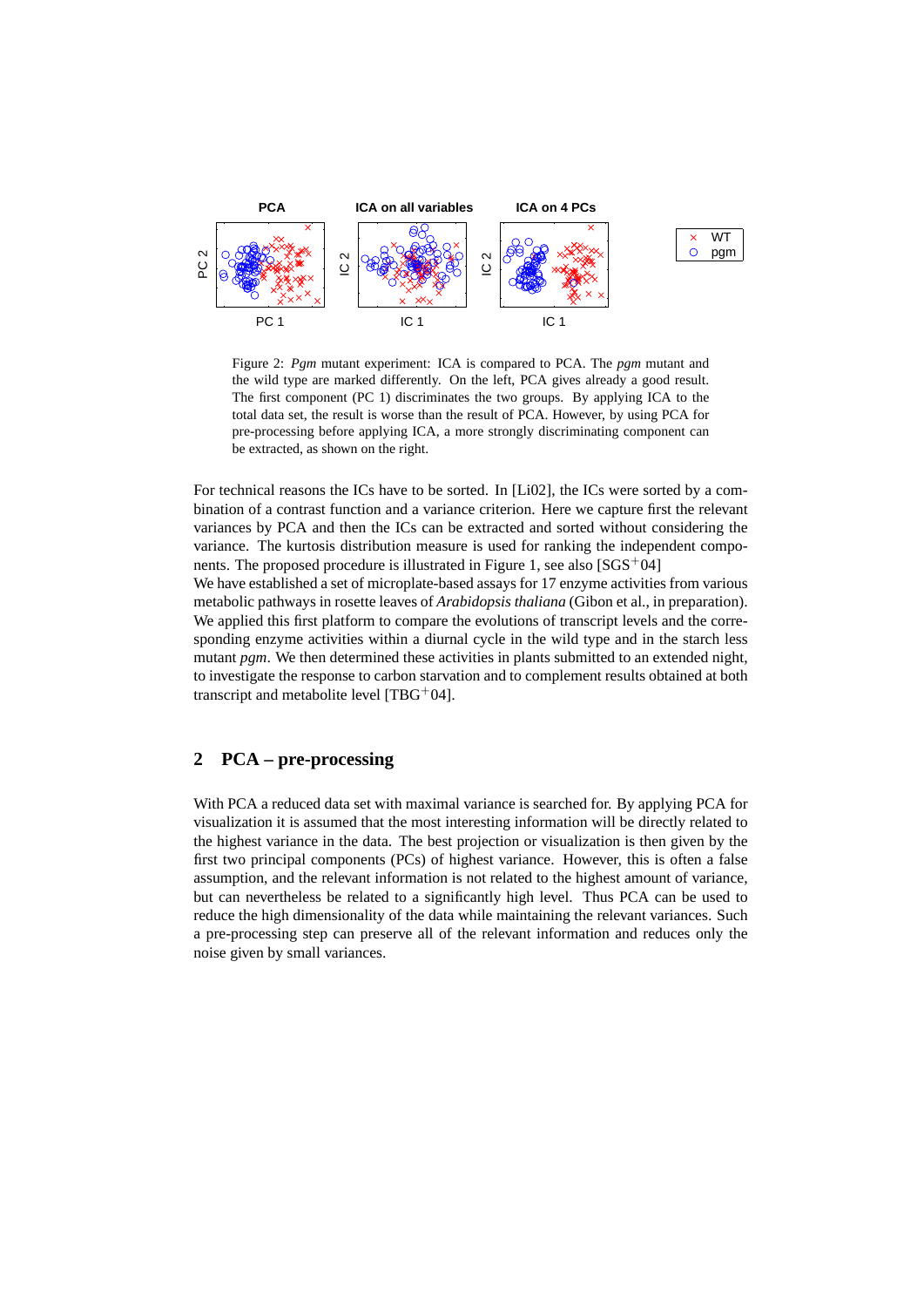

Figure 3: ICA is applied to different numbers of principal components (PCs). On the top row IC 1 is plotted against IC 2 for different numbers of PCs. The best separation between the two groups can be found at 4 PCs. In the second row the kurtosis values of each IC are plotted. At 4 PCs ICA detects the highest number of ICs with a negative kurtosis value ('num'). Below the proposed criteria for detecting the optimal number of PCs are plotted. All criteria have their optimum at 4 PCs.

#### **3 ICA – independent component analysis**

As the data set has been reduced in PCA by optimizing the variance, independent component analysis (ICA) can now be applied to this reduced data set for optimizing an independence condition.

Similarly to PCA, ICA extracts also a set of components. In contrast to PCA these components are constructed in order to minimize the dependence and are therefore termed *independent components (ICs)*. Independence is a stronger condition than the non-correlation in PCA and gives often more meaningful components. The components of ICA do not have to fulfill an orthogonality condition.

To generate independent components, different criteria (contrast functions) can be optimized: higher-order dependencies, entropy or kurtosis. In this article, ICA was performed by the CuBICA4 algorithm [BW04], which provides good and reproducible results.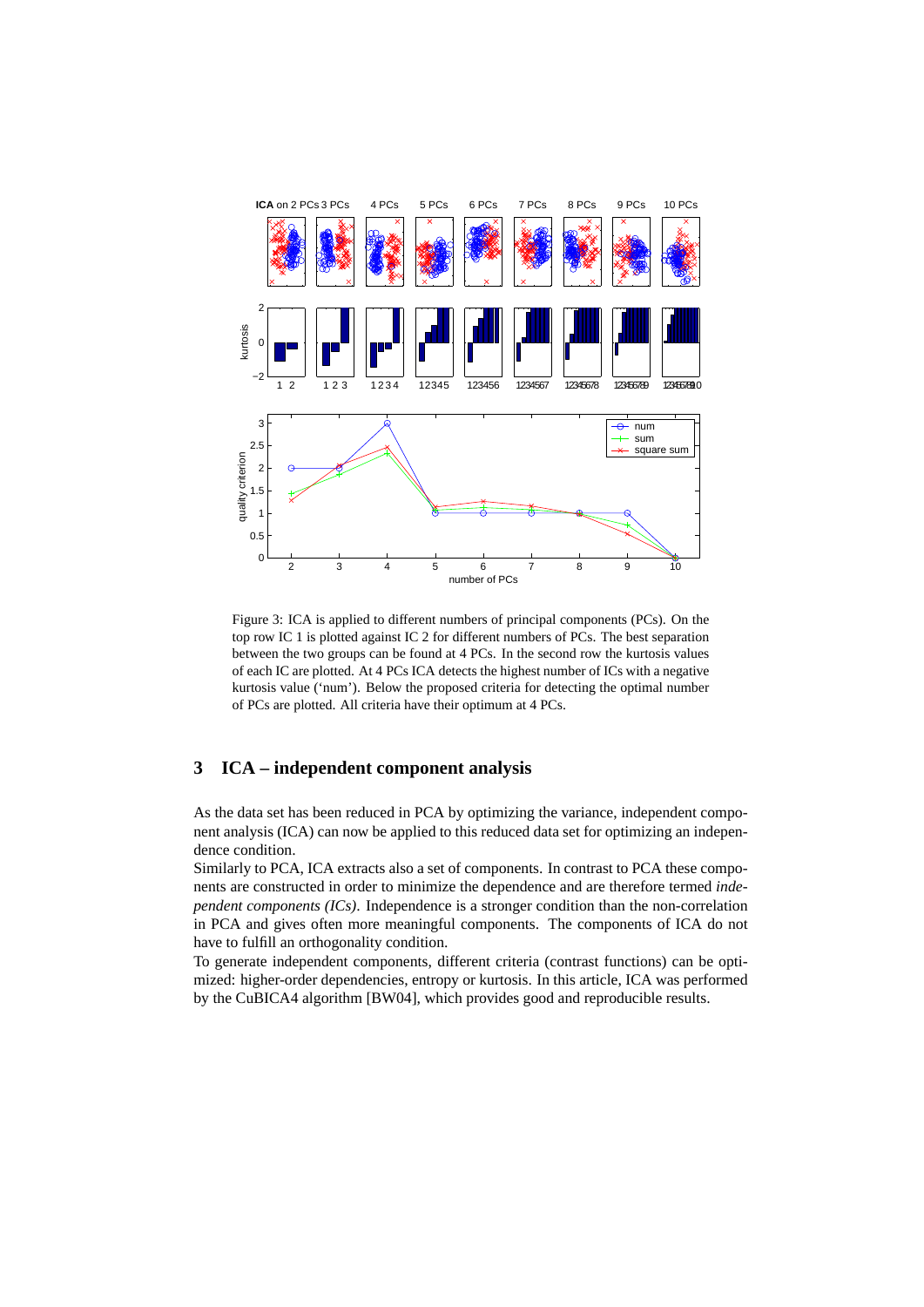#### **4 Significant components - kurtosis**

ICA is able to extract as many components as the data set has dimensions. These components have no order. For practical reasons we had to define a criterion for sorting these components to our interest. One measurement which can match our interest very well, is kurtosis.

Kurtosis is a classical measure of non-Gaussianity, and is computationally and theoretically relatively simple. It indicates whether the data are peaked or flat, relative to a Gaussian (normal) distribution. A Gaussian distribution has a kurtosis of zero. Positive kurtosis indicates a 'peaked' distribution (super-Gaussian) and negative kurtosis indicates a 'flat' distribution (sub-Gaussian).

$$
kurtosis(z) = \frac{\sum_{i=1}^{n} (z_i - \mu)^4}{(n-1)\sigma^4} - 3
$$

where  $z = (z_1, z_2, ..., z_n)$  represents a variable or component with mean  $\mu$  and standard deviation  $\sigma$ , *n* is the number of samples. The kurtosis is the fourth auto-cumulant after mean (first), variance (second), and skewness (third).

From purely Gaussian distributed data, no unique independent components can be extracted, therefore, ICA should only be applied to data sets where we can find components that have a non-Gaussian distribution.

Examples of super-Gaussian distributions (highly positive kurtosis) are speech signals, because these are predominantly close to zero. However, for molecular data sub-Gaussian distributions (negative kurtosis) are more interesting. Negative kurtosis can indicate a cluster structure or at least a uniformly distributed factor. The former can resolve between two experimental conditions (high and low enzymatic responses), whereas the latter can represent a continuously changed experimental factor such as the temperature or the light intensity. Thus the components with the most negative kurtosis can give us the most relevant information.

### **5 Optimal PCA-dimension**

By using the PCA as a pre-processing step, the number of PCs, hence the optimal reduced dimensionality is usually unknown. Thus we had to find a way to estimate this dimension. Here, the estimation was aligned with the aim of our analysis, i.e. to find as many relevant components as possible. As a negative kurtosis indicates relevant components, the dimension, where we can extract the highest number of independent components with negative kurtosis is the optimal dimension.

As an alternative to counting simply the number of components with negative kurtosis, the square sum over these negative values can be used. This might be a more reliable criterion, as a kurtosis close to zero has little effect.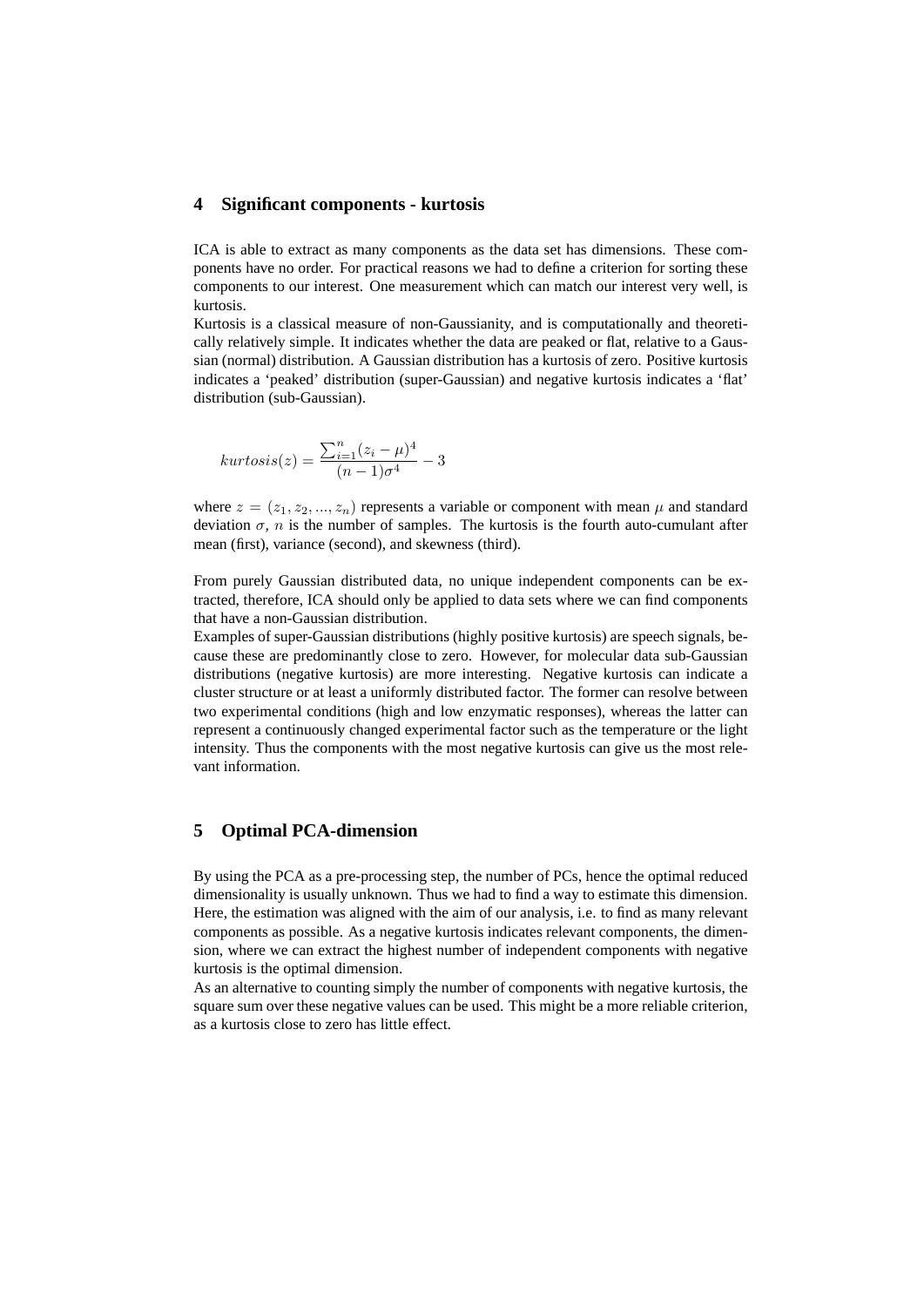

Figure 4: Continuous night (CN) experiment. PCA is compared to ICA. The time steps of the experiment are marked differently. Already in PCA a separation of the late time steps (72h and 148h) can be found, but the direction of this time factor is not directly related to PC 1 or PC 2, it is on the diagonal. ICA is able to arrange this time factor to a single component, IC 2.

### **6 Influence values**

As the detected independent components often have a biological interpretation, it would be important to know, which variables (enzymes) have the highest influence on these components. The influences are given by the transformation matrices of PCA and ICA and are also termed *loadings* or *weights*.

PCA transforms a d-dimensional sample vector  $x=(x_1,x_2,\ldots,x_d)^T$  into a usually lower dimensional vector  $y = (y_1, y_2, \dots, y_k)^T$ , where d is the number of masses and k is the number of selected components. The PCA transformation is given by the eigenvector matrix  $V, y = Vx$ . Similarly, ICA transforms this vector y to the required vector  $z = (z_1, z_2, \dots, z_k)^T$ , containing the independent values  $z_i$  for each IC i. For that a demixing matrix W is estimated by ICA,  $z = Wy$ . V gives the influences of each variable (mass) on each of the PCs, whereas  $W$  gives us the influence of each PC on each of the ICs. We can combine both matrices  $U = W * V$  to a direct transformation  $z = Ux$ , where U gives vector-wise the required influences of each variable on each of the ICs.

# **7 Experiment**

One experiment compares enzyme activities from the wild type Columbia (Col-0) and the *pgm* mutant, which cannot synthesize starch. The other experiment investigates the response to carbon starvation, obtained by extending the night for up to 148h. The responses of 17 different enzymes were investigated. The number of samples is 125 in the mutant experiment and 55 in the continuous night experiment. The variables (enzymes) are normalized to unit variance.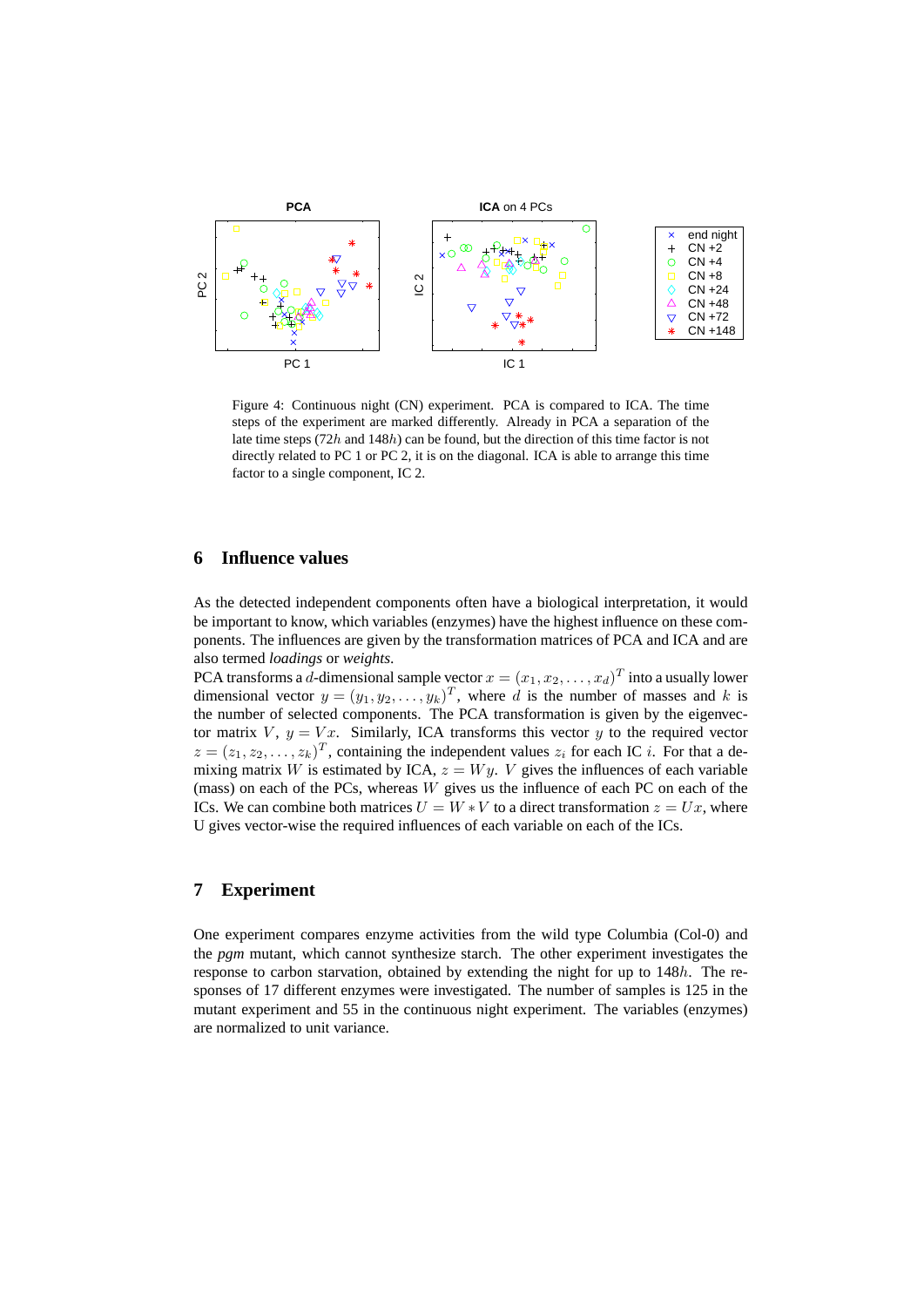| Continuous night experiment<br>IC 2: time factor |              |         | <b>Mutant experiment</b><br>IC 1: Mutant $\leftrightarrow$ WT |              |         |
|--------------------------------------------------|--------------|---------|---------------------------------------------------------------|--------------|---------|
| Enzyme                                           |              | infl.   | Enzyme                                                        |              | infl.   |
| AcidInvertase                                    | $\leftarrow$ | $-0.26$ | AcidInvertase                                                 | $\leftarrow$ | $-0.24$ |
| <b>GLDHam</b>                                    | $\leftarrow$ | $-0.22$ | <b>GLDHam</b>                                                 | $\leftarrow$ | $-0.23$ |
| ShikD                                            |              | 0.19    | Fd-GOGAT                                                      |              | 0.16    |
| Fumarase                                         |              | 0.15    | NR Vmax                                                       |              | 0.16    |
| Glycerokinase                                    |              | $-0.11$ | <b>NAD-GAPDH</b>                                              |              | 0.12    |
| PEPCase                                          |              | 0.11    | NADP-GAPDH                                                    |              | 0.12    |
| NR Vmax                                          |              | 0.10    | Glycerokinase                                                 |              | 0.11    |
| NADP-GAPDH                                       |              | $-0.09$ | ShikDH                                                        |              | 0.10    |
| AspAT                                            |              | 0.08    | G6PDH                                                         |              | $-0.10$ |
| Glycerokinase                                    |              | 0.07    | Fructokinase                                                  |              | 0.10    |

Table 1: Enzyme influence. The 10 enzymes of highest influence are given for IC 2 of the continuous night experiment and for IC 1 of the *pgm* mutant experiment. The first two most important enzymes are identical, and hence the continuous night time component is quite similar to the discriminating component of the *pgm* mutant experiment.

In the *pgm* mutant experiment, PCA already gives a good result. That means that the relevant experimental conditions are represented by a high amount of variance in the enzymatic data, but this is not necessarily the optimal projection of the data. The result can be improved by applying ICA in the proposed procedure. The first component of ICA (IC 1) has a higher discriminating power than the first component of PCA (PC 1), see Figure 2. The most relevant independent components are detected in an automatic manner. All proposed criteria point to the optimal number of PCs in PCA pre-processing, see Figure 3. Note that such a high discriminating component could not detected by applying ICA to all variables without PCA pre-processing.

In the continuous night experiment, the projection of the first two principal components shows that the early time steps are close to each other and only the last two time steps  $(+72h$  and  $+148h$ ) are distinct from the others. However, the direction of time information is not directly assigned to one of the principal components, it is on the diagonal. In contrast to this, ICA is able to arrange this time component automatically to one of the independent components, IC 2, see Figure 4

For both interpreted components, the discriminating component IC 1 of the *pgm* mutant experiment and for the time component IC 2 of the continuous night experiment, the first two most important enzymes are identical as can be seen in Table 1.

It would be interesting to know at what time point a *pgm* mutant has an identical response to a wild type experiencing an extended night. For this diagnostic task, the *pgm* enzyme data are projected into the independent component space of the continuous night experiment by using the transformation matrix of continuous night. The *pgm* mutant shows the same enzymatic response as a wild type under  $48h$  to  $72h$  extended night condition, see Figure 5.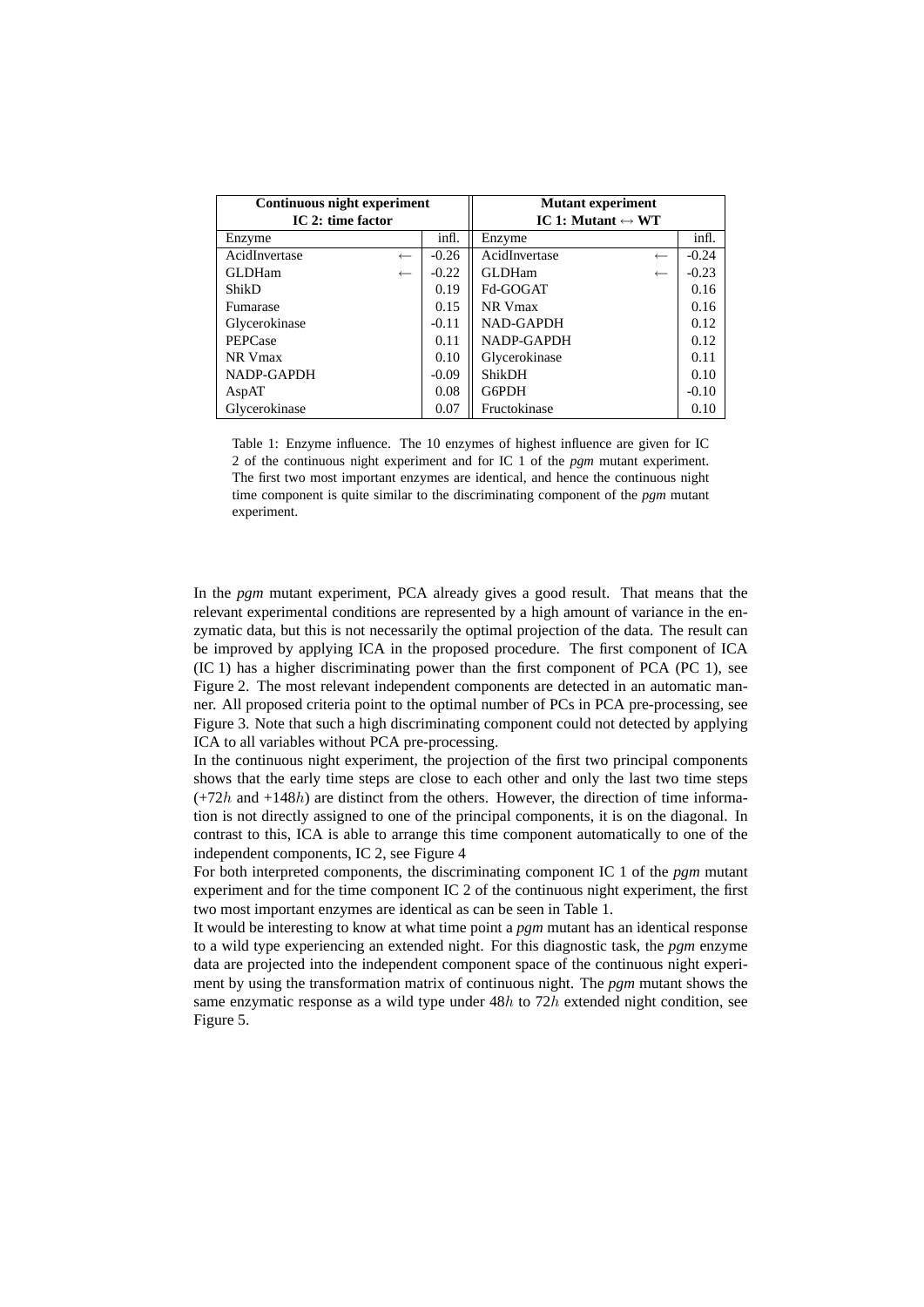![](_page_7_Figure_0.jpeg)

Figure 5: The mutant (pgm) experiment is joined with the continuous night (CN) experiment. On the left, the ICA result of the continuous night experiment from Figure 4 is shown. On the right the *pgm* samples are transformed into the component space of the continuous night experiment. The plot shows that the time component IC 2 of the continuous night experiment have also some discriminating effect in the *pgm* experiment. In the middle both data sets are superimposed. The *pgm* samples fall into the region within 48h and 72h of the continuous night experiment.

### **8 Conclusion**

We have demonstrated that independent components of ICA can have greater discriminating power and can be more intepretable than the principal components of PCA. This higher informative power is only achieved when ICA is combined with suitable pre-processing and evaluation criteria.

The kurtosis measure is used for estimating the optimal number of principal components (PCs) in the PCA pre-processing step and is also used for sorting the detected independent components (ICs). Applied to the *pgm* mutant experiment, the first independent component (IC 1) discriminates between the *pgm* mutant and the wild type. In the continuous night experiment, the first component could not be interpreted and might be an artefact, but the second component (IC 2) could be interpreted as the time component of the experiment. We found that the two most strongly implicated enzymes are identical in both interpreted components. Thus, as expected, the starch deficient *pgm* mutant shows similar behaviour to a wild type plant grown in darkness. This could also be shown by combining both data sets.

Although in this study ICA is applied to enzymatic data, the proposed approach is not restricted to these kind of data and could be applied to high dimensional data from metabolomic, proteomic and transcriptomic investigations. The described approach is available for public use in *MetaGeneAlyse* [DKS03], a web-based analysis tool for molecular biology.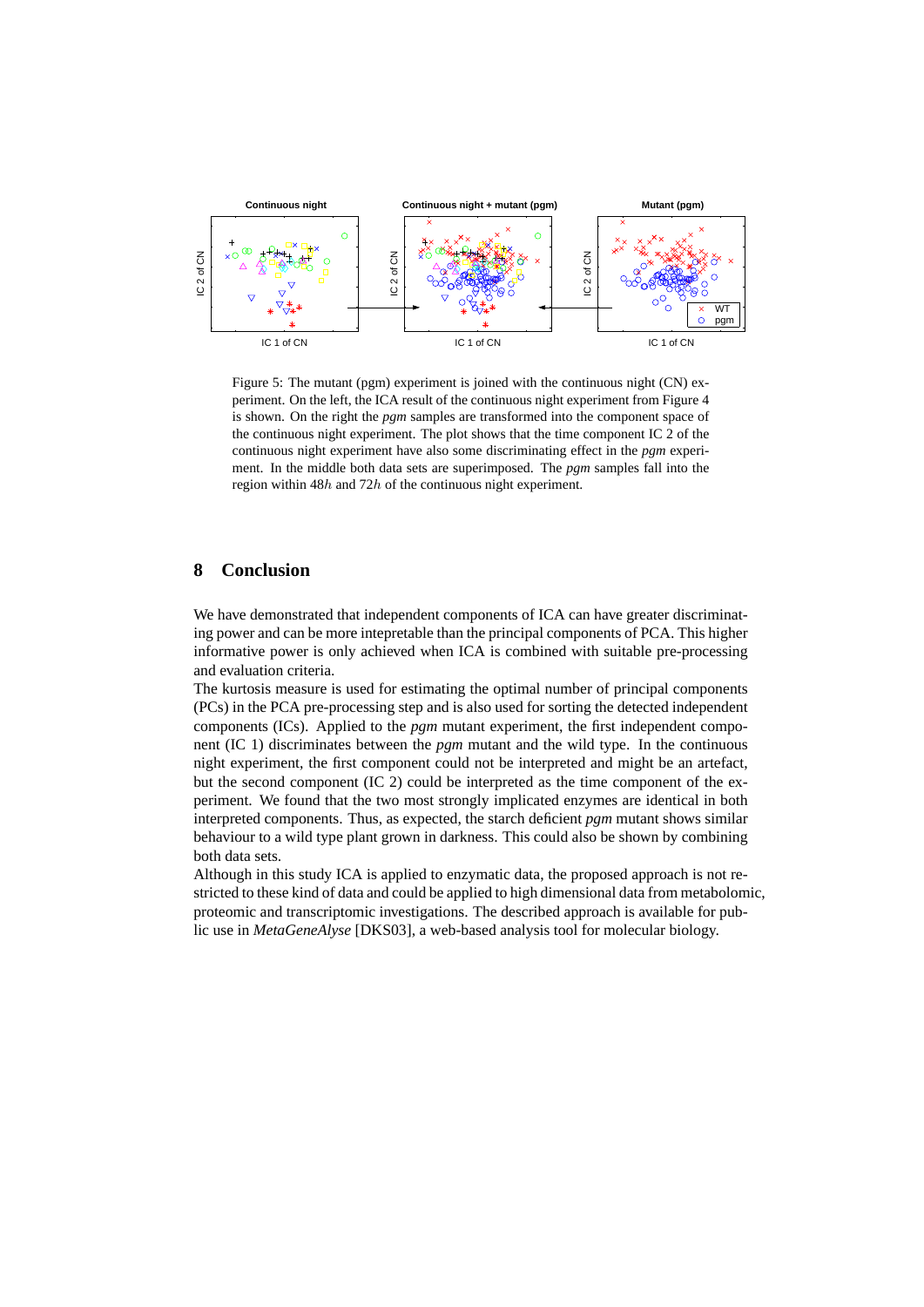#### **9 Acknowlegement**

We would like to thank Gareth Catchpole for helpful comments on the manuscript.

#### **References**

- [BS95] Bell, A. J. and Sejnowski, T. J.: An information-maximization approach to blind separation and blind deconvolution. *Neural Computation*. 7:1129–1159. 1995.
- [BW04] Blaschke, T. and Wiskott, L.: CuBICA: Independent component analysis by simultaneous third- and fourth-order cumulant diagonalization. *IEEE Transactions on Signal Processing*. 52(5). 2004.
- [CA02] Cichocki, A. and Amari, S.: *Adaptive Blind Signal and Image Processing: Learning Algorithms and Applications*. Wiley. 2002.
- [Co94] Comon, P.: Independent component analysis, a new concept? *Signal Processing*. 36(3):287–314. 1994.
- [DK96] Diamantaras, K. and Kung, S.: *Principal Component Neural Networks*. Wiley. New York. 1996.
- [DKS03] Daub, C. O., Kloska, S., and Selbig, J.: MetaGeneAlyse: analysis of integrated transcriptional and metabolite data. *Bioinformatics*. 19(17):2332–2333. 2003. http://metagenealyse.mpimp-golm.mpg.de/.
- [GYHS03] Goodacre, R., York, E. V., Heald, J. K., and Scott, I. M.: Chemometric discrimination of unfractionated plant extracts analyzed by electrospray mass spectrometry. *Phytochemistry*. 62(6):859–863. 2003.
- [HKO01] Hyvärinen, A., Karhunen, J., and Oja, E.: *Independent Component Analysis*. J. Wiley. 2001.
- [HO00] Hyvärinen, A. and Oja, E.: Independent component analysis: Algorithms and applications. *Neural Networks*. 4–5(13):411–430. 2000.
- [JBGS03] Johnson, H. E., Broadhurst, D., Goodacre, R., and Smith, A. R.: Metabolic fingerprinting of salt-stressed tomatoes. *Phytochemistry*. 62(6):919–928. 2003.
- [Li02] Liebermeister, W.: Linear modes of gene expression determined by independent component analysis. *Bioinformatics*. 18(1):51–60. 2002.
- [MMSM02] Martoglio, A. M., Miskin, J. W., Smith, S. K., and MacKay, D. J. C.: A decomposition model to track gene expression signatures: preview on observer-independent classification of ovarian cancer. *Bioinformatics*. 18:1617–1624. 2002.
- [MWJ<sup>+</sup>02] Makeig, S., Westerfield, M., Jung, T.-P., Enghoff, S., Townsend, J., Courchesne, E., and Sejnowski, T. J.: Dynamic Brain Sources of Visual Evoked Responses. *Science*. 295(5555):690–694. 2002.
- [RS00] Roweis, S. T. and Saul, L. K.: Nonlinear Dimensionality Reduction by Locally Linear Embedding. *Science*. 290(5500):2323–2326. 2000.